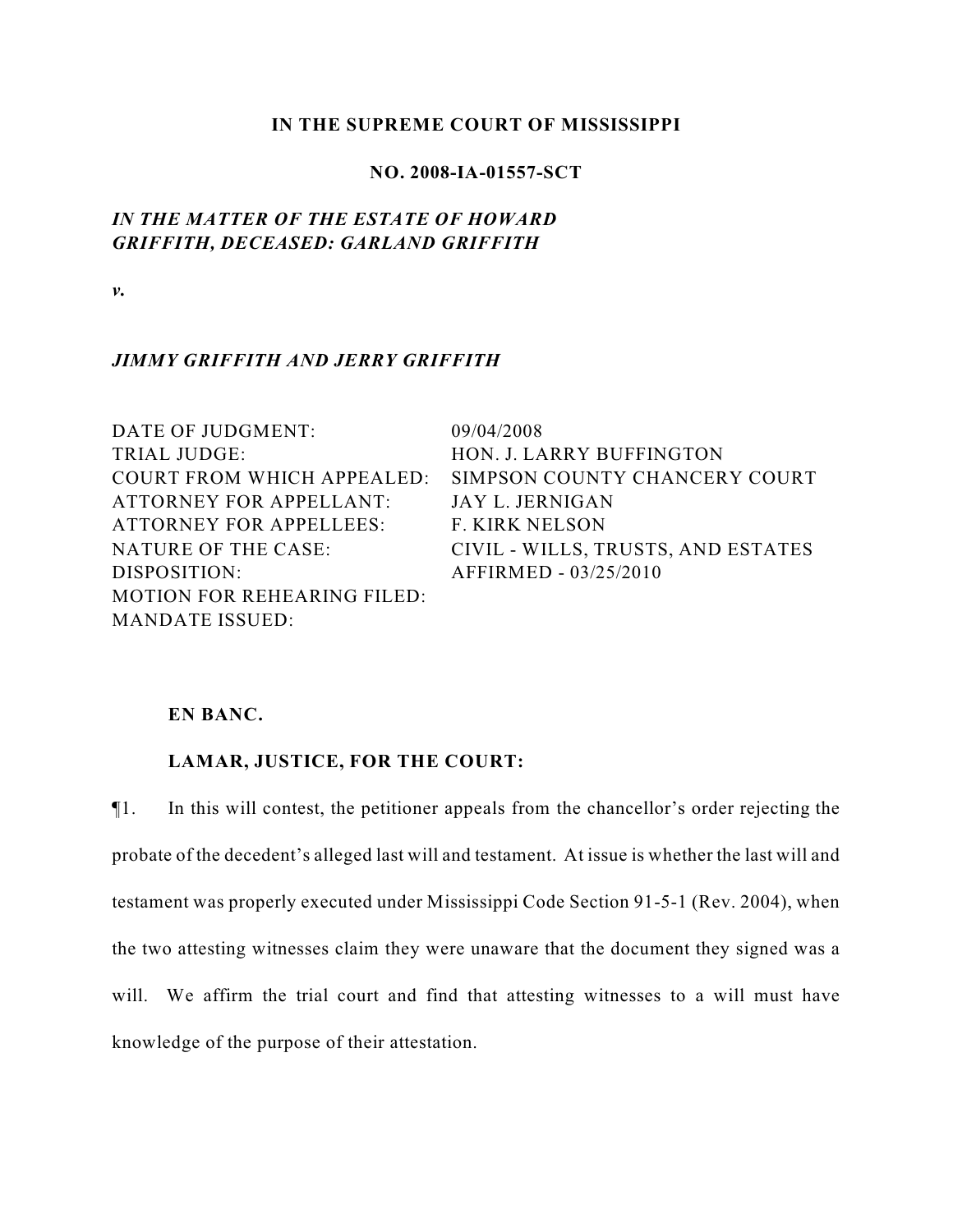#### **FACTS**

¶2. On February 27, 2006, Garland L. Griffith filed a petition to probate the purported last will of his brother, Howard Griffith. A copy of the purported, nonholographic will was attached to the petition. Under the will, Howard devised and bequeathed unto Garland his "home and its furnishings and furniture, together with the five acres, more or less, upon which it is situated . . . cash, bank accounts and certificates of deposit, and . . . [a] Maxima automobile, [a] truck, [a] Jeep automobile, [a] Ford 2000 tractor and [a] lawn mower  $\dots$ . [and] two mobile homes and all furnishings and contents situated therein[.]" Relevant to these proceedings, Howard also devised and bequeathed to his sons, Jimmy L. Griffith and Jerry H. Griffith ("Contestants"), "that portion of [his] property upon which Griffith's Barber Shop is located . . . and all of [the] contents, fixtures and furniture in said business . . . . [and the] rest remainder and residue of [his] estate[.]"

¶3. The purported will bears the signature of Howard Griffith and the signatures of Eric M. Scott and Patrick O. Bell as witnesses. Following the signatures of the witnesses, the will contains a "certificate" providing that:

We, each of the subscribing witnesses to the Last Will and Testament of Howard Griffith, do hereby certify that said instrument was signed by the said Howard Griffith in our presence and in the presence of each of us, and that the said Howard Griffith declared the same to be his Last Will and Testament in the presence of each of us and that each of us signed as subscribing witnesses to said Last Will and Testament at the special request of Howard Griffith in his presence and in the presence of each other.

This "certificate" also bears the signatures of Eric M. Scott and Patrick O. Bell.

¶4. Additionally, the will contains an "affidavit of subscribing witnesses" which provides: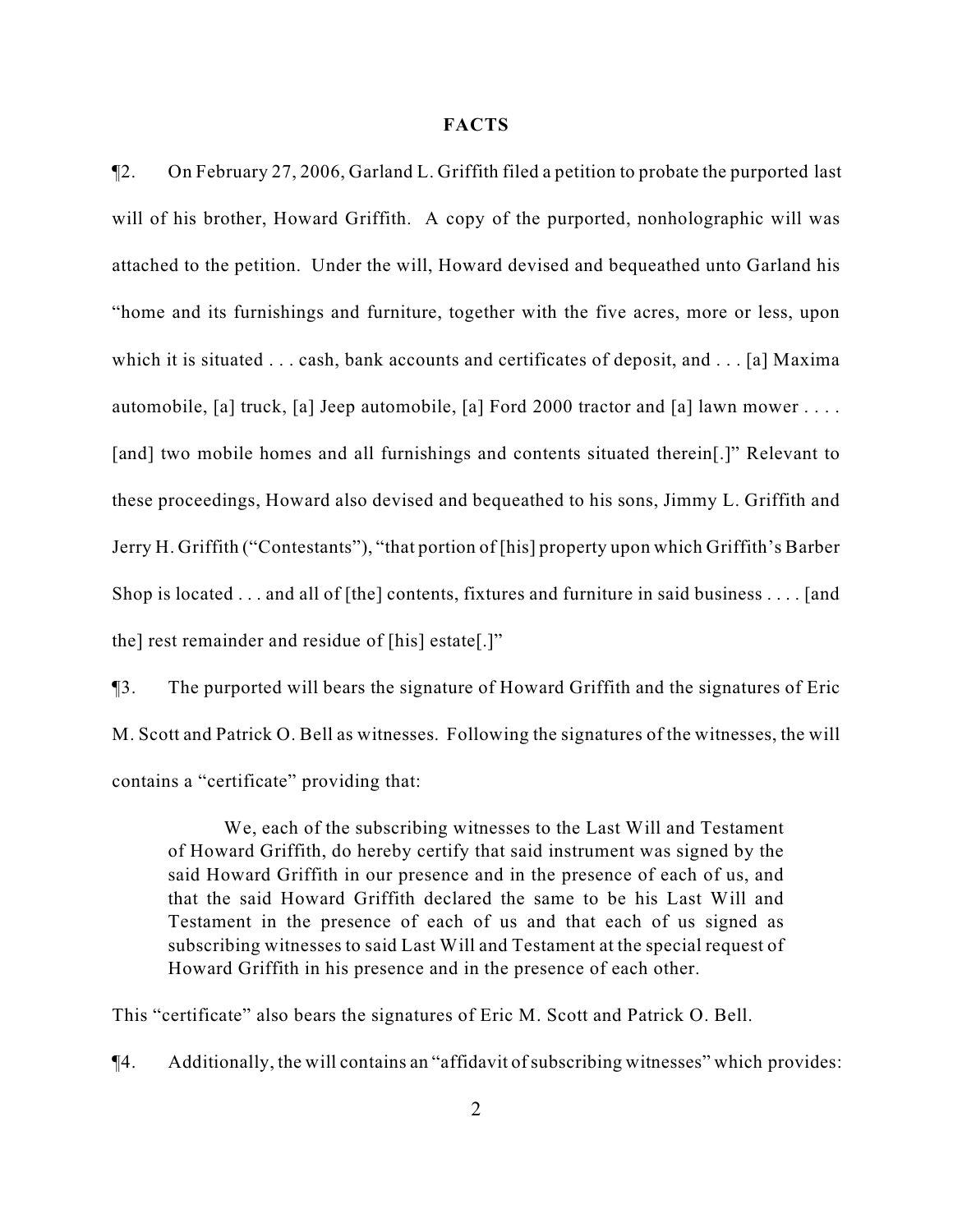that the said Howard Griffith, signed, published, and declared the aforesaid instrument to be his Last Will and Testament on July 6, 2005 in the presence of said Affiants . . . that the undersigned Affiants subscribed and attested said instrument as witnesses to the signature and publication thereof, at the special request of Howard Griffith, in his presence and in the presence of each other.

The affidavit concludes with the signatures and addresses of Eric M. Scott and Patrick O. Bell. The affidavit also contains the signature of the notary public, Judy C. Warren Lofton. ¶5. The Contestants filed a caveat against probate, alleging that their father "died without leaving a valid will, in that the purported will is the result of undue influence and is not supported by sworn witnesses."

¶6. Witnesses Scott and Bell filed affidavits ("2006 affidavits"), in which each asserted that he had not witnessed a will, but a power of attorney. Scott and Bell also claimed in their respective affidavits that they had never signed an "affidavit of subscribing witnesses."

¶7. Thereafter, the chancellor conducted a hearing to determine whether the will was duly executed. $\,$  The chancellor heard testimony from Lofton, Scott, and Bell.

¶8. Lofton testified as to her normal procedure in notarizing a document, because she did not remember notarizing this particular document. Lofton testified that she normally requests identification from the parties; the parties sign the particular document; and she then notarizes the signatures. Lofton identified her signature on the will.

¶9. Scott testified that Elaine Coleman, Howard's niece, asked him to witness Howard's signature on "some documents." Scott agreed and met Howard, Garland, and Bell at a local

<sup>&</sup>lt;sup>1</sup>The chancellor limited the hearing to the issue of due execution and declined to hear evidence or rule on the issue of undue influence.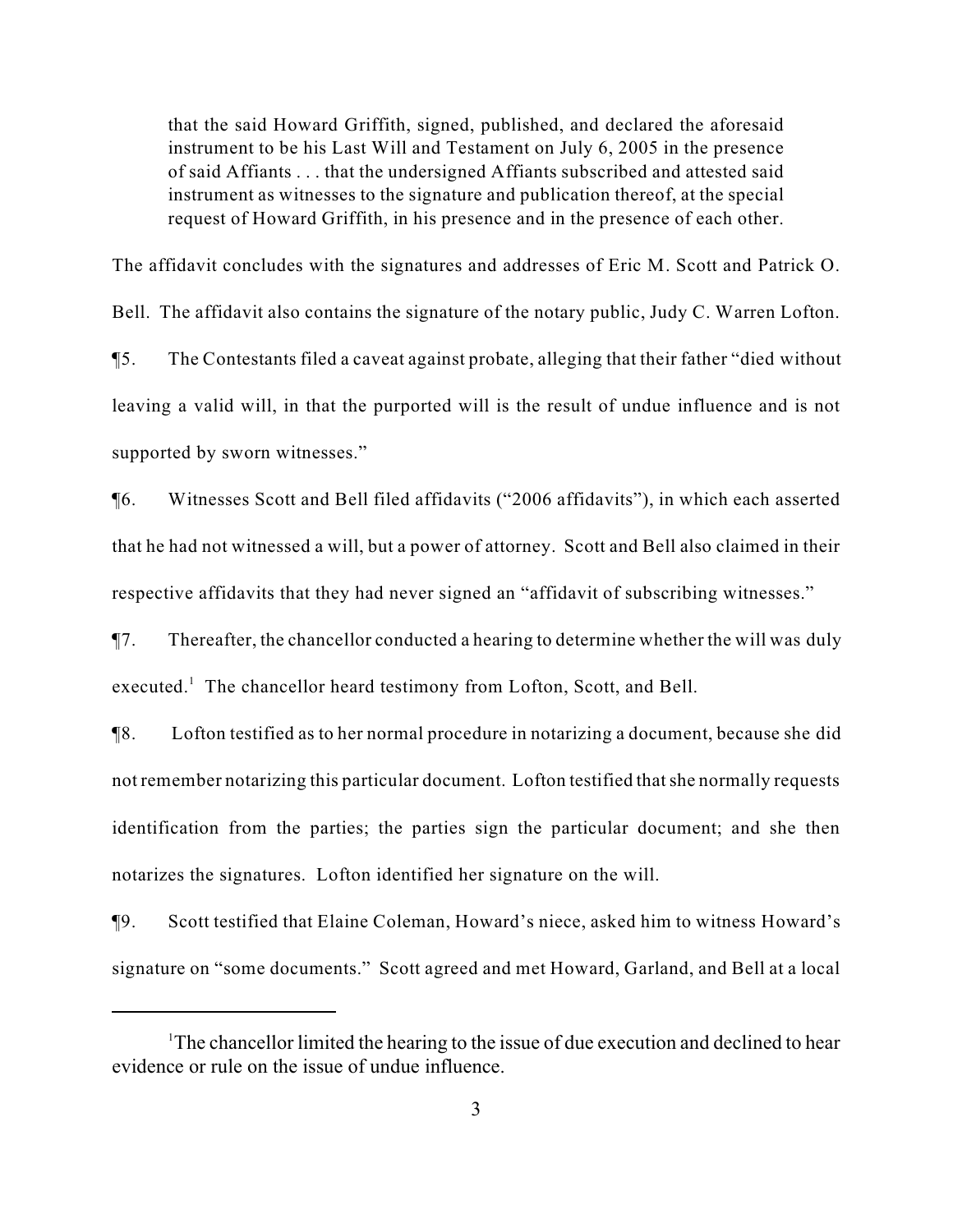bank. Scott testified that he never spoke with Howard at the bank other than a greeting. Scott testified that no one informed him what he was signing, and that the notary directed him where to sign. Scott further testified that his 2006 affidavit was incorrect, since he was unaware of what he was signing when at the bank. He stated that he did not read any of the documents prior to signing them, and that he would not have signed the documents had he known they constituted a will.

¶10. Bell testified that in July 2005 he worked at the Griffith Barber Shop. Bell further testified that Howard asked him to "witness something," and he agreed. Bell stated that he rode with Howard and Garland to the bank, and the notary directed him where to sign. Bell testified that he did not read the documents at the time he signed them, and that no one informed him that he was signing a will. He also testified that he would not have signed the documents had he known they constituted a will.

¶11. At the close of the hearing, the Contestants requested that the chancellor render a judgment in their favor, arguing there was no genuine issue regarding the publication of the will to the witnesses.<sup>2</sup> The chancellor entered an order rejecting the probate of the will based on the testimony of Scott and Bell. From this order, Garland appeals.

### **DISCUSSION**

#### **I. Whether the chancellor committed manifest error in his findings of fact.**

 $P^2$ Both Scott and Bell testified that Howard signed the will in their presence.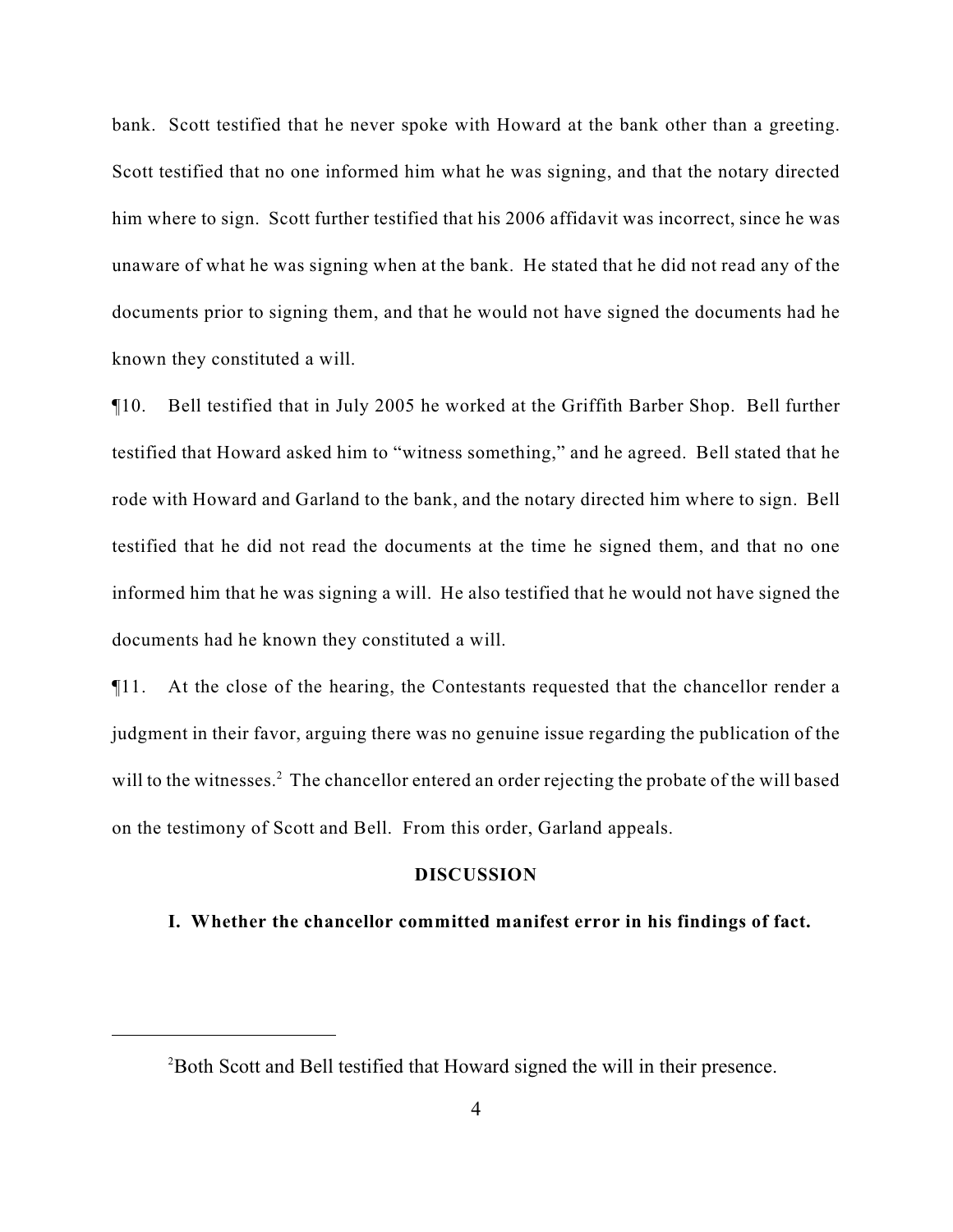¶12. Following the hearing, the chancellor found that Scott and Bell were unaware that they had witnessed Howard's purported last will and testament. This Court has ruled that "the testimony of attesting witnesses denying or impeaching the execution of the will is to be considered and may be sufficient in some cases to prevent probate, [but it is] to be viewed with caution and suspicion and it is usually entitled to little credence." *Warren v. Sidney's Estate*, 183 Miss. 669, 184 So. 806, 809 (1938). Further, if either or both attesting witnesses deny the execution, then the proponents may introduce secondary evidence of the execution. *Id.*

¶13. Bell's and Scott's testimony was the only evidence, other than the testimony of the notary public, submitted by the parties at the hearing. The proponent of the will, Garland, presented only the testimony of Lofton and failed to introduce any witness or other evidence showing that Bell and Scott had knowledge of the purpose of the attestation. The chancellor had before him conflicting evidence concerning whether the witnesses had knowledge that they were witnessing Howard's will, namely: (1) the will, which included the "certificate" and "affidavit of subscribing witnesses"; (2) Scott's and Bell's 2006 affidavits; and (3) Scott's and Bell's testimony at the hearing. This presented a question of fact for the court, and the chancellor resolved the conflict by ruling that the hearing testimony was the most credible. We have ruled that "when the trial judge sits as the finder of fact, he has the sole authority for determining the credibility of witnesses." *Yarbrough v. State*, 645 So. 2d 867, 869 (Miss. 1994). Further, we reiterate that our trial courts are entitled to deferential review in matters involving questions of fact. *Id.* Because this Court reviews a chancellor's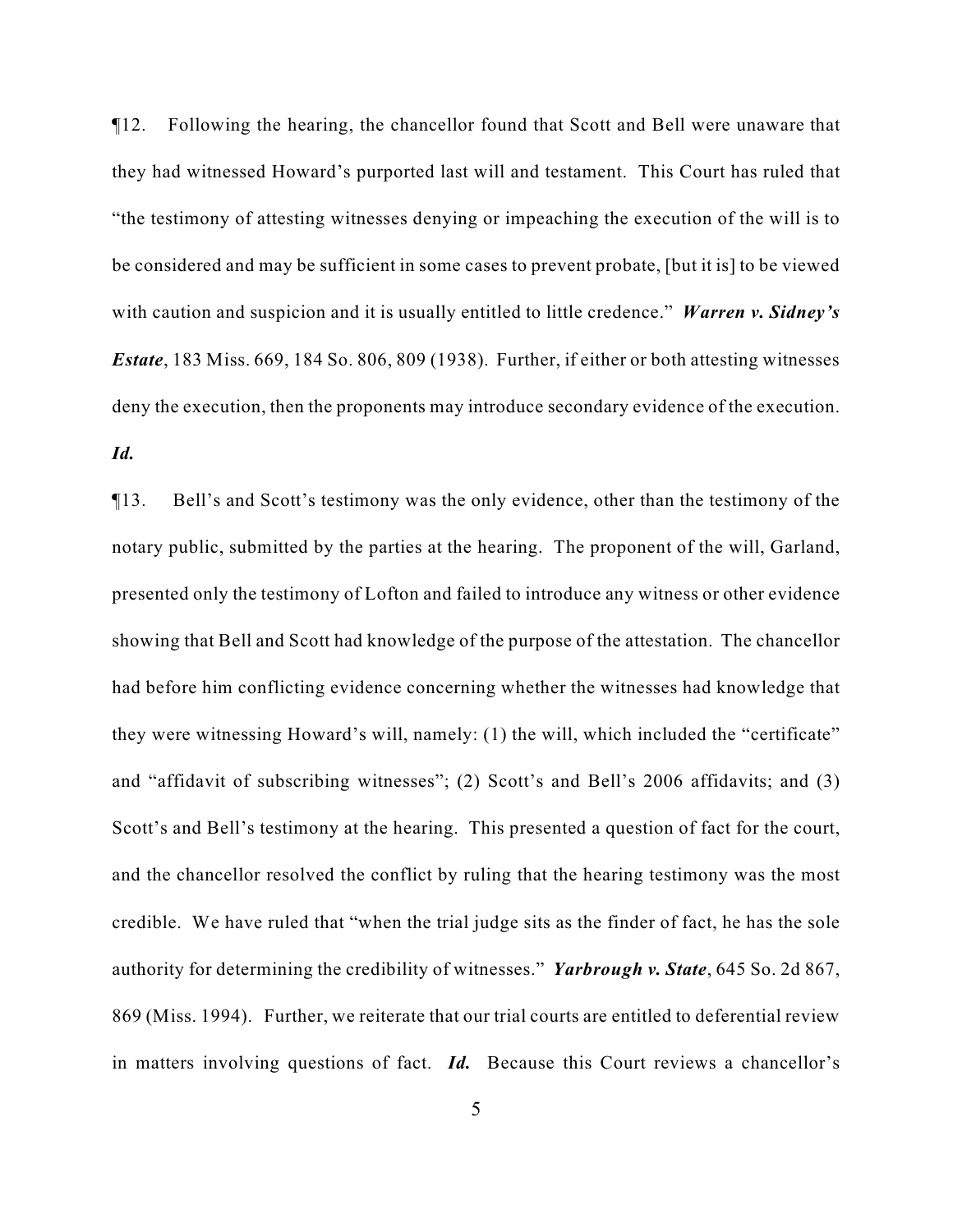findings of fact under a standard of manifest error, we cannot say that the chancellor erred. *Goode v. Village of Woodgreen Homeowners Ass'n*, 662 So. 2d 1064, 1070-71 (Miss. 1995) (ruling that the Court applies the standard of manifest error to findings of fact in a will contest). Applying the appropriate standard of review, we fail to see how the chancellor manifestly erred in considering and finding sufficient the testimony of Scott and Bell. We additionally note that this case does not involve witnesses who cannot "recall the manner" of signing the purported will (see dissent at ¶ 36); this case involves two witnesses who testified that they had no knowledge of *what* they were signing, which we find to be a requirement, as explained *infra*.

# **II. Whether attesting witnesses to a will must have knowledge of the purpose of their attestation.**

¶14. This Court also must determine whether the chancellor was correct in ruling that attesting witnesses to a will must have knowledge of the purpose of their attestation. In other words, this Court must decide whether the execution of the will complied with Mississippi Code Section 91-5-1, when the two attesting witnesses were unaware that the document they signed was a will. This Court employs a de novo standard of review to a chancellor's legal findings in a will contest. *In re Last Will & Testament of Carney*, 758 So. 2d 1017, 1020 (Miss. 2000).

¶15. Section 91-5-1 governs the execution of a last will and testament. Miss. Code Ann. § 91-5-1 (Rev. 2004). It provides, in relevant part, that:

[A] last will and testament, or codicil, [must] be signed by the testator or testatrix, or by some other person in his or her presence and by his or her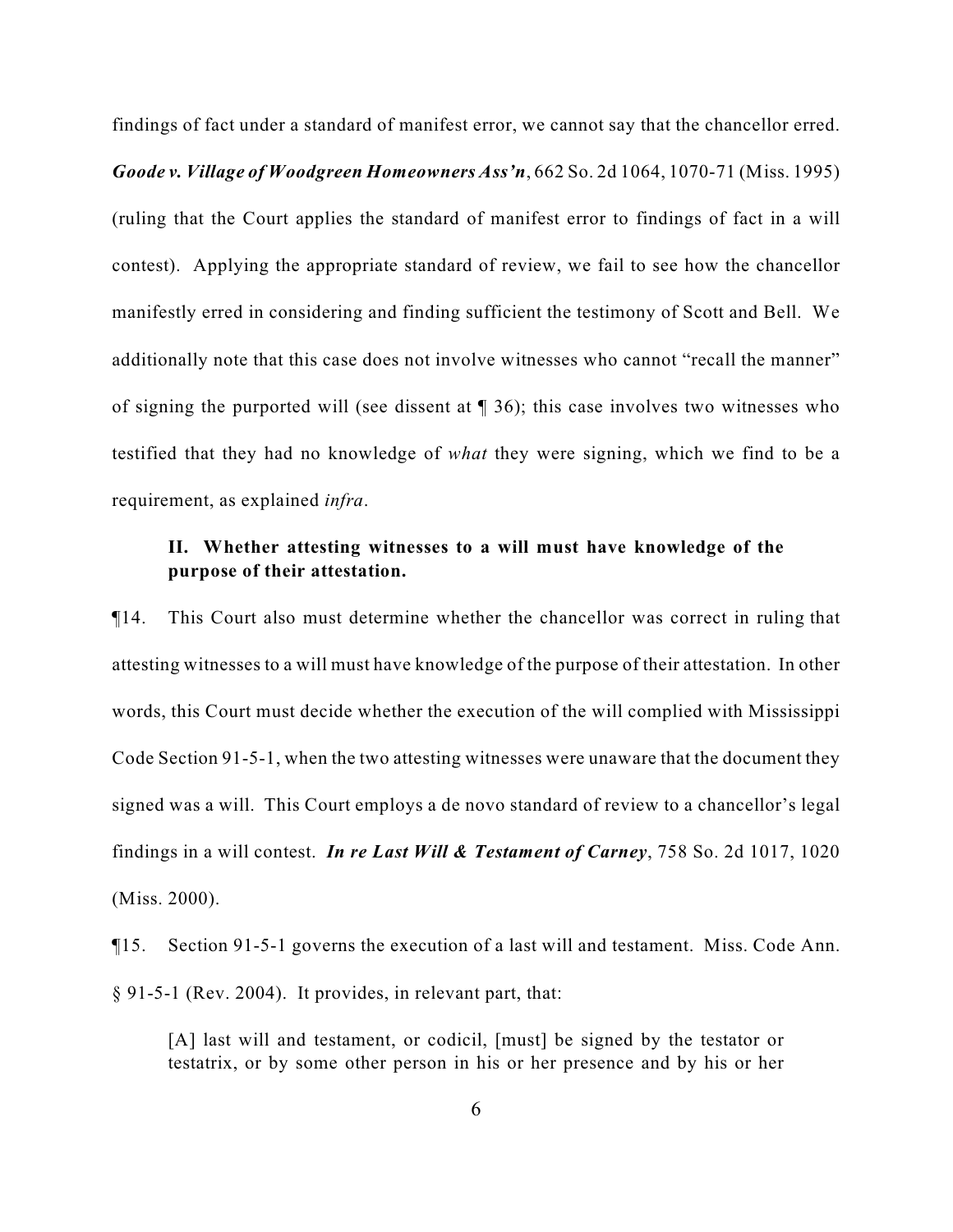express direction. *Moreover, if not wholly written and subscribed by himself or herself, it shall be attested by two (2) or more credible witnesses in the presence of the testator or testatrix.*

*Id.* (emphasis added). Section 91-5-1 does not explicitly address any knowledge requirement on behalf of the attesting witnesses. However, we find that our caselaw addressing attestation and publication does address it and is determinative of the case *sub judice*.

¶16. Mississippi Code Section 91-5-1 provides that a will must be "attested" by at least two witnesses. *Id*. This Court examined the meaning of this statutory term in *Batchelor v. Powers' Estate*, 348 So. 2d 776, 776-77 (Miss. 1977). The Court held that "'attestation' includes not only the mental act of observation, but also includes the manual one of subscription." *Id.* at 777. In other words, not only must the witness observe the testator, he must also affix his signature to the document. In 1921, this Court discussed the requirement and purpose of attestation in *Maxwell v. Lake*, 127 Miss. 107, 88 So. 326, 328 (1921). The Court stated:

The word "attested" is broader in meaning than the word "subscribed," and it was the purpose of the statute in requiring two witnesses to attest the will *to have more than the mere signatures of two persons to the will*. It was the duty of the attesting witnesses, under the statute, *to observe and see that the will was executed by the testator, and that he had capacity to make a will* . . . . Witnesses are not only to identify the paper which has been signed by the testator, but they are to prove the execution of the will . . . .

*Maxwell*, 88 So. at 328 (emphasis added). The Court further explained attestation in *In re Will and Estate of Jefferson*: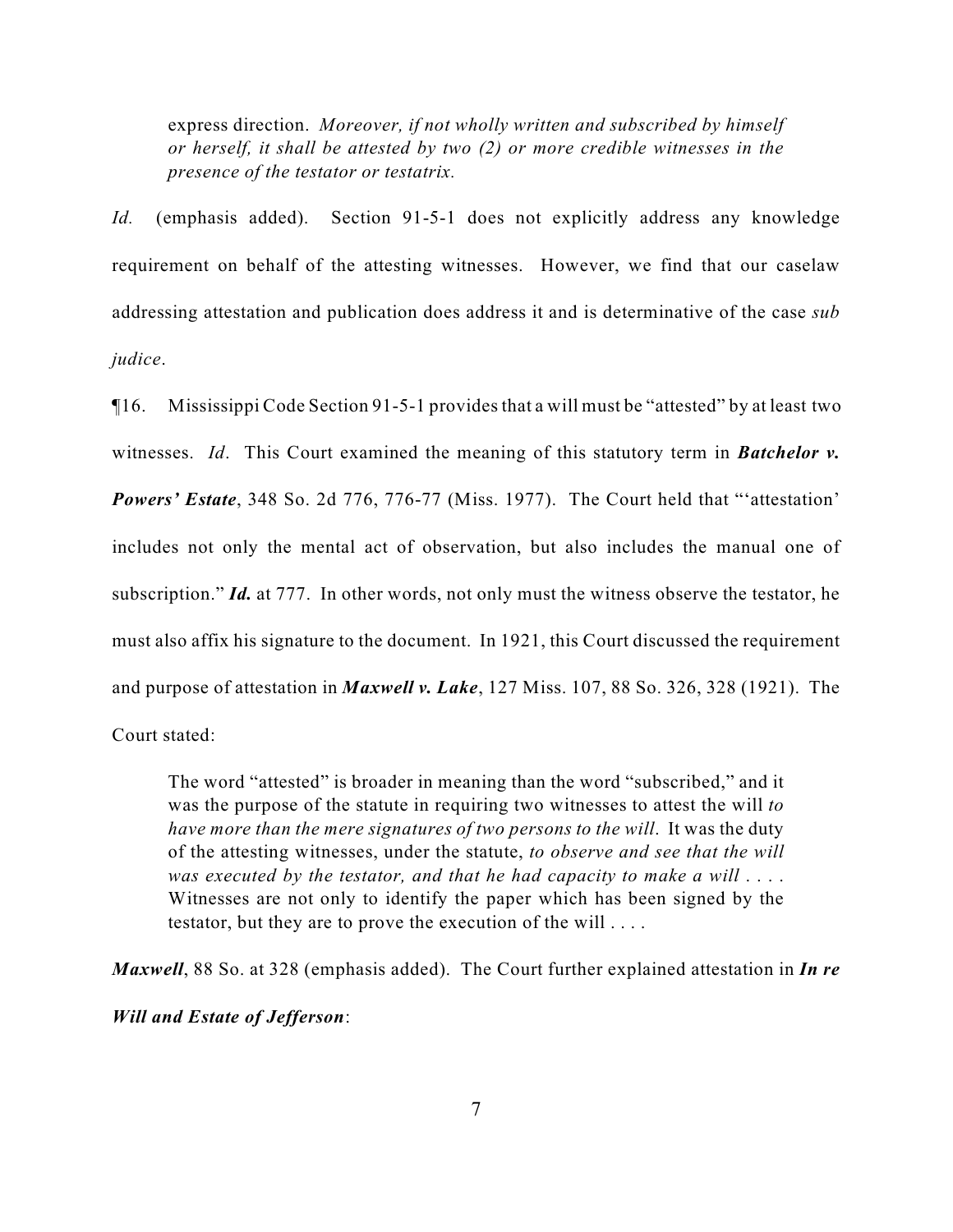[Mississippi caselaw] abundantly hold[s] that the purpose of signing by the attesting witnesses in the presence of the testator is *that the testator will know that the witnesses are attesting the testator's will and not another document; that the witnesses will know the same*; these reasons to avoid imposition of fraud on either the testator or the witnesses by substitution of another will in place of that signed by the testator; *and that the witnesses will be reasonably satisfied that the testator is of sound and disposing mind and capable of making a will.*

*In re Will & Estate of Jefferson v. Moore*, 349 So. 2d 1032, 1036 (Miss. 1977) (emphasis

added). Furthermore, this Court has provided the following warning regarding attesting

witnesses:

*[I]t is our hope that subscribing witnesses be advised by counsel of their corresponding duty to that testator.* A witness to a will should be some person acquainted with the testator, and having no interest, direct or indirect, as a beneficiary. He should be impressed with the necessity of specifically observing the testator and other person sign the will. *He should be impressed with the necessity of being satisfied that the testator understands it is a will, and that it expresses the wishes of the testator.* Finally, the will should be signed in privacy, with no other persons present than the testator, his attorney and the witnesses, unless required by unusual and compelling circumstances. The presence of some persons who could cast a cloud or suspicion on this solemn occasion should be scrupulously avoided. In most of the will contest cases which come before this Court, we find one or more of these simple precautions have been ignored.

*Webster v. Kennebrew*, 443 So. 2d 850, 859 (Miss. 1983).

¶17. In accord with our previous cases of *Maxwell*, *Jefferson*, and *Kennebrew*, we find that an attesting witness must have some knowledge that the document being signed is, in fact, the testator's last will and testament. Therefore, Scott and Bell were not "attesting" witnesses under Section 91-5-1 but merely subscribing witnesses. Curiously, the dissent finds that mere subscription is sufficient to satisfy the requirement of attestation without any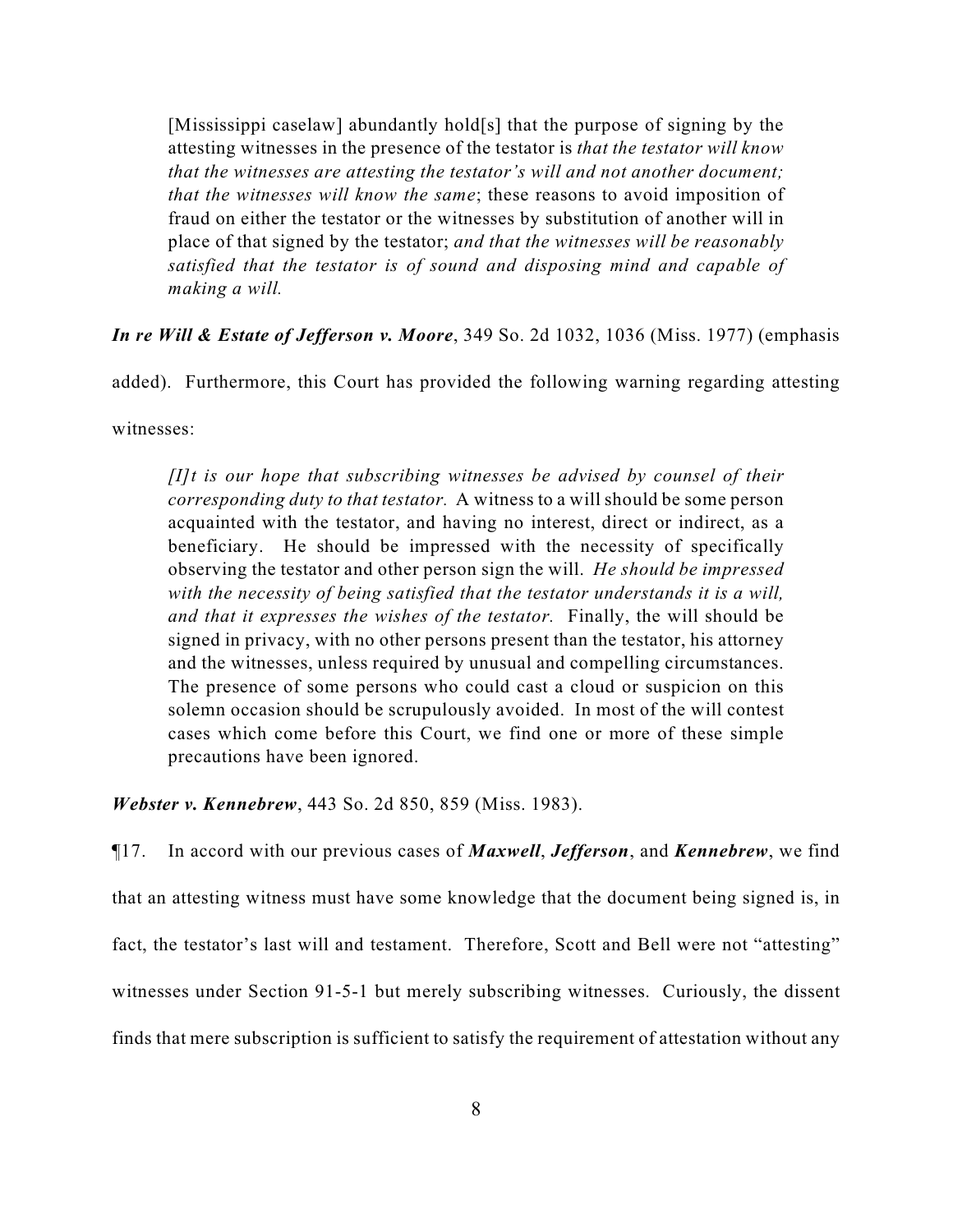citation in support thereof. Because Scott and Bell had no knowledge of the nature of the document, we agree with the trial court that the will was not properly executed. However, our analysis of attestation does not end the inquiry. Had the will been expressly or constructively published to Scott and Bell, this issue would be moot. As will be explained *infra*, publication coincides with the statute's explicit requirement of "attesting" witnesses.  $\P$ 18. While the statute does not define the term "publication,"<sup>3</sup> this Court has often discussed publication when addressing the requirements of Section 91-5-1 and its statutory precursors. As early as 1856, contestants to a nonholographic will argued that it was not published in conformity with the statute. *Watson v. Pipes*, 32 Miss. 451, 1856 WL 4030, \*11 (1856) (reviewing precursor to Section 91-5-1 that was devoid of the term "publication"). The Court found that the attesting witnesses were summoned at the direction of the testator and knew "the *purpose* for which their attendance was required." *Id.* at \*10 (emphasis added). Further, once the witnesses were assembled in the testator's presence, the drafter of the will proclaimed the document to be the testator's will. *Id.* The Court held the evidence was "sufficient to authorize the presumption, that there was due and legal publication of the will, although the evidence may not have directly established a formal and express publication." *Id.* at \*11. The Court defined publication as "the act or acts of the party, by which he manifests that it is his intention to give effects to the paper, as his last will and

<sup>&</sup>lt;sup>3"</sup>Publication of a will means a communication by the testator, or attributable to the testator, that the subject writing is a will." Robert A. Weems, *Wills & Administration of Estates in Mississippi* § 4:7 (3d ed. 2003).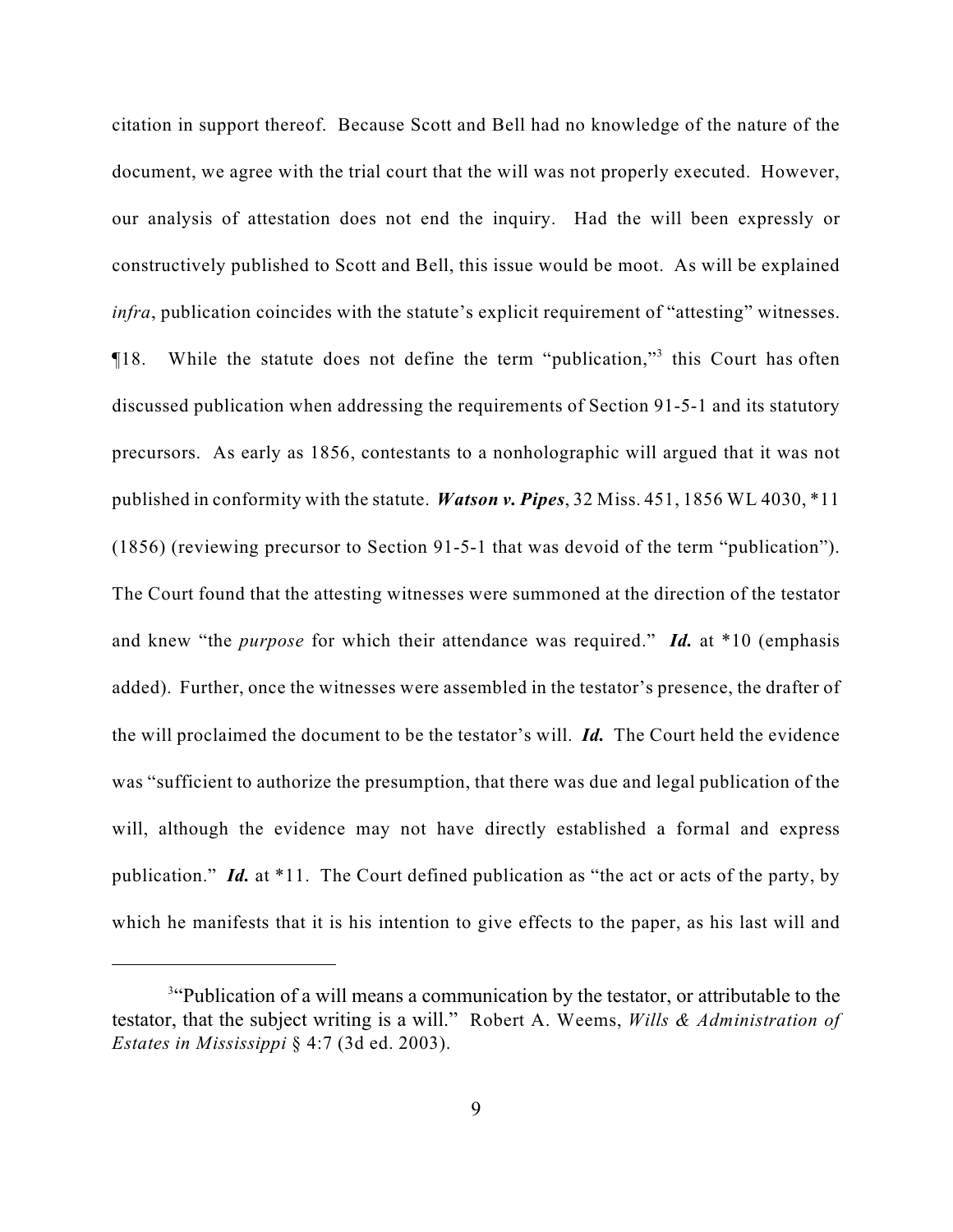testament." *Id.* The Court further explained that "[t]he statute of this State . . . was copied, literally, from the statute of Virginia, which was taken from the Statute of 29 Car. 2, Ch.3. And it is settled, by authority, in England, that the *formal* publication of a will is unnecessary." *Id.* (emphasis added).

¶19. In 1921, this Court found there was no requirement for formal publication "if the witnesses see the testator sign the will and then sign as witnesses to that act, *with an understanding of the testator's purpose in so doing*[.]" *Maxwell v. Lake*, 127 Miss. 107, 88 So. 326, 328 (1921) (emphasis added). Furthermore, this Court repeatedly has reaffirmed that some form of publication is required. *See generally Green v. Pearson*, 145 Miss. 23, 110 So. 862, 864 (1927); *see also Wilson v. Polite*, 218 So. 2d 843, 850 (Miss. 1969) (ruling that nonholographic wills must have attesting witnesses whose testimony evidences the "instrument was signed, published, and declared by the testator, in their presence, as his or her last will and testament"); *Smith v. Smith*, 185 Miss. 702, 188 So. 305 (1939) (finding a jury issue regarding attestation where "[t]here was no testimony that the alleged testator in any manner personally declared to [the witness] that the instrument was his will at the time of its execution or that he ever requested him to attest it as such"); *Warren v. Sidney's Estate*, 183 Miss. 669, 184 So. 806, 810 (Miss. 1938) (finding testatrix duly executed her will when she "signed same and declared it to be her last will and testament in the presence of said subscribing witnesses, who signed their names thereto as subscribing witnesses in the presence of the testator and at her request"). In *Green v. Pearson*, we found that publication may be accomplished through construction, noting that: "[i]t is sufficient that enough is said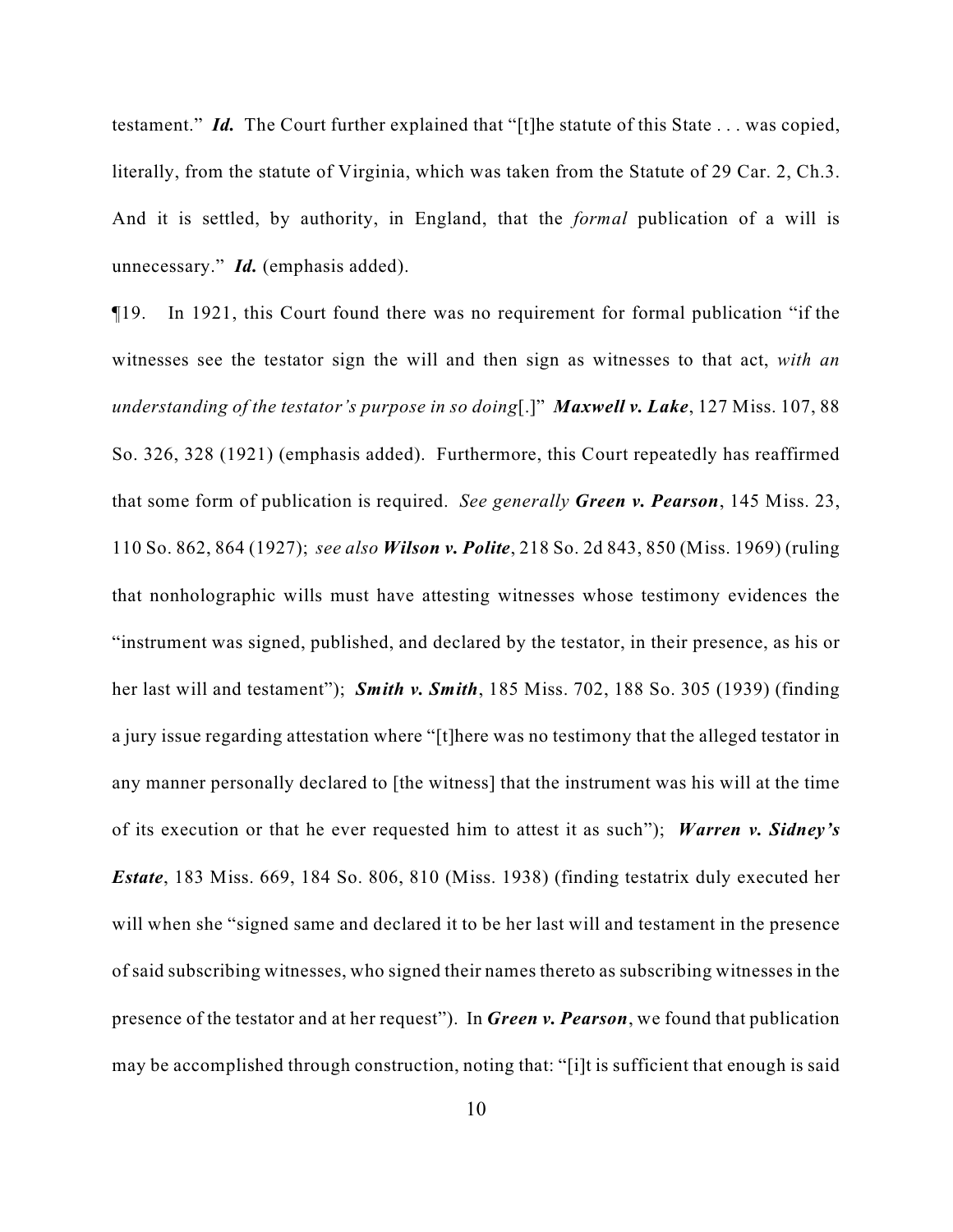and done in the presence and with the knowledge of the testator *to make the witnesses understand that he desires them to know that the paper is his will*, and they are to be the witnesses thereto." *Green*, 145 Miss. 23, 110 So. 862, 864 (1927) (emphasis added). ¶20. However, we note that the 1929 case of *Tyson v. Utterback*, 154 Miss. 381, 122 So. 496, 498-99 (1929), *overruled on other grounds in part* by *Bearden v. Gibson*, 60 So. 2d 655 (Miss. 1952), contains language that expressly contradicts this line of previously noted cases. In *Tyson*, this Court ruled that:

When publication in the presence of the witnesses is not required, as it is not in our state, then it follows that it is not essential to the validity of the will, when it has been signed by the testator to their personal knowledge, *that the witnesses should know its contents, or that they should know that it is a will*.

*Tyson*, 122 So. at 498 (emphasis added). Therefore, to resolve this dichotomy that exists in our caselaw concerning publication, we expressly overrule *Tyson*'s pronouncement regarding publication and reaffirm our rulings in *Watson*, *Maxwell*, *Green*, *Smith*, *Wilson*, and *Warren*. We find that Mississippi Code Section 91-5-1 requires that attesting witnesses to a will know the purpose of their attestation, even when the testator signs the will in their presence. As noted in our prior cases, either formal or constructive publication will ensure that this knowledge is imparted to the attesting witnesses.<sup>4</sup>

 $4W$ e note that the dissent fails to cite one case in which we have held that language in a certificate and affidavit of subscribing witnesses suffices as any form of publication when the witnesses have failed to read those documents and the testator has failed to make any indication that the document in question is a will. We further note that the certificate and affidavit of subscribing witnesses contain "attestation clauses" which likely would constitute inadmissible hearsay. Robert A. Weems, *Wills & Administration of Estates in Mississippi* § 4:13 (3d ed. 2003).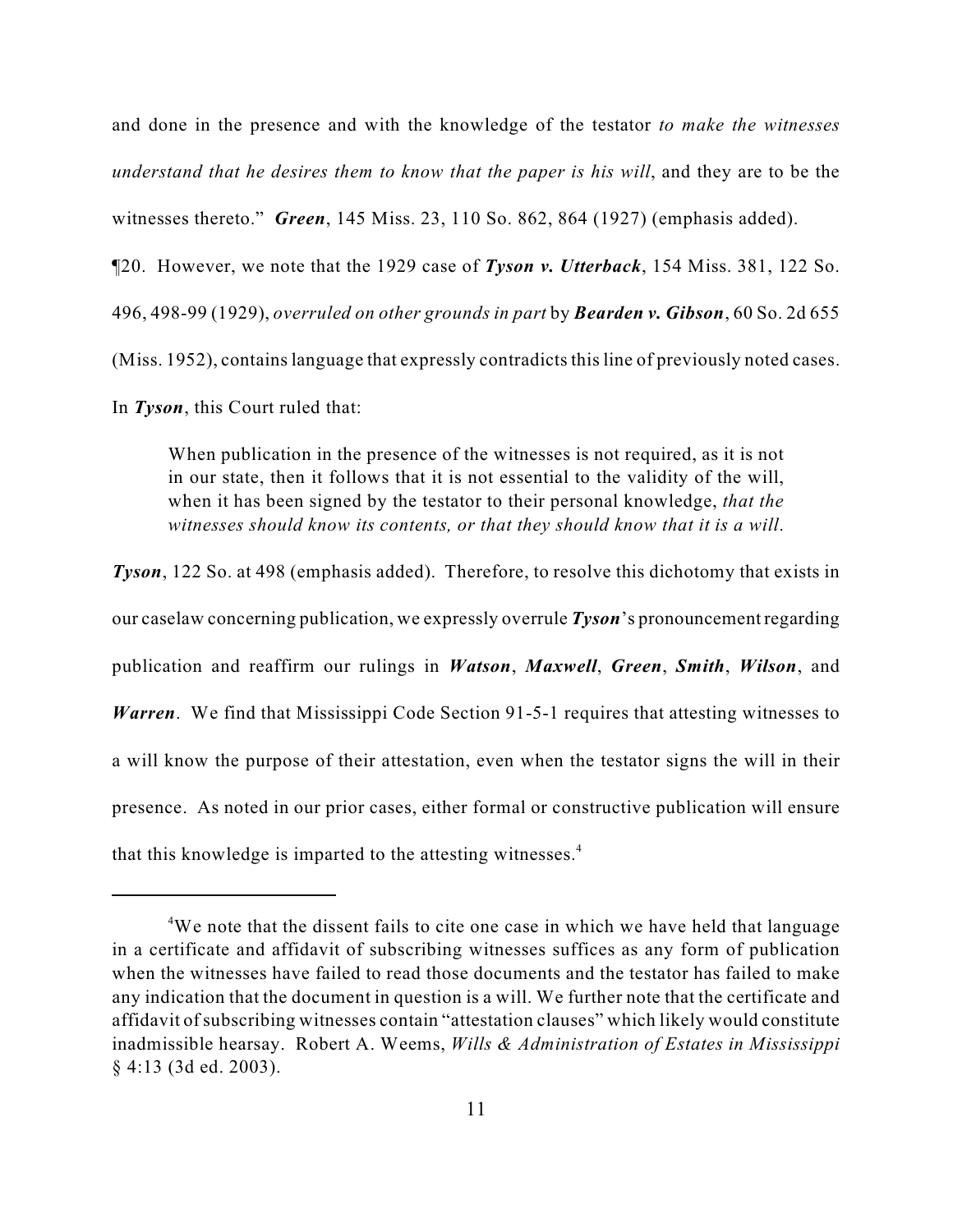#### **CONCLUSION**

 $\P$ 21. We hold that the purported will was not duly executed, as the witnesses had no knowledge that the document they signed was the decedent's last will and testament. We affirm the lower court's order rejecting the probate of Howard Griffith's purported will.

#### ¶22. **AFFIRMED.**

## **WALLER, C.J., CARLSON AND GRAVES, P.JJ., DICKINSON AND RANDOLPH, JJ., CONCUR. PIERCE, J., DISSENTS WITH SEPARATE WRITTEN OPINION JOINED BY CHANDLER, J. KITCHENS, J., NOT PARTICIPATING.**

#### **PIERCE, JUSTICE, DISSENTING:**

¶23. This Court was emphatically clear when it said:

It is not the policy of the law to permit the defeat of the probate of a will because of the failure of the memory of an attesting witness. The right of a testator to make a will and devise his property as he pleases should not, in the execution of that right and the vesting of the property according to the desire of the testator, be conditioned upon any such fact that might so easily thwart and evade all of the intentions and purposes of the testator in regard to his property, and this, regardless of his thorough compliance in fact with the statutes for the making of wills. In other words, *if the policy of the law were otherwise, it would be quite possible for an heir who had been disinherited to fraudulently procure one of the subscribing witnesses to a will to testify that he had not subscribed the will as an attesting witness and thereby thwart the attempt of the testator to devise his property***.** On account of this danger, it is established law that while the testimony of attesting witnesses denying or impeaching the execution of the will is to be considered and may be sufficient in some cases to prevent probate, it is, nevertheless, *to be viewed with caution and suspicion and it is usually entitled to little credence*, and a proponent, obliged to call an attesting witness as a witness, is not bound by his testimony.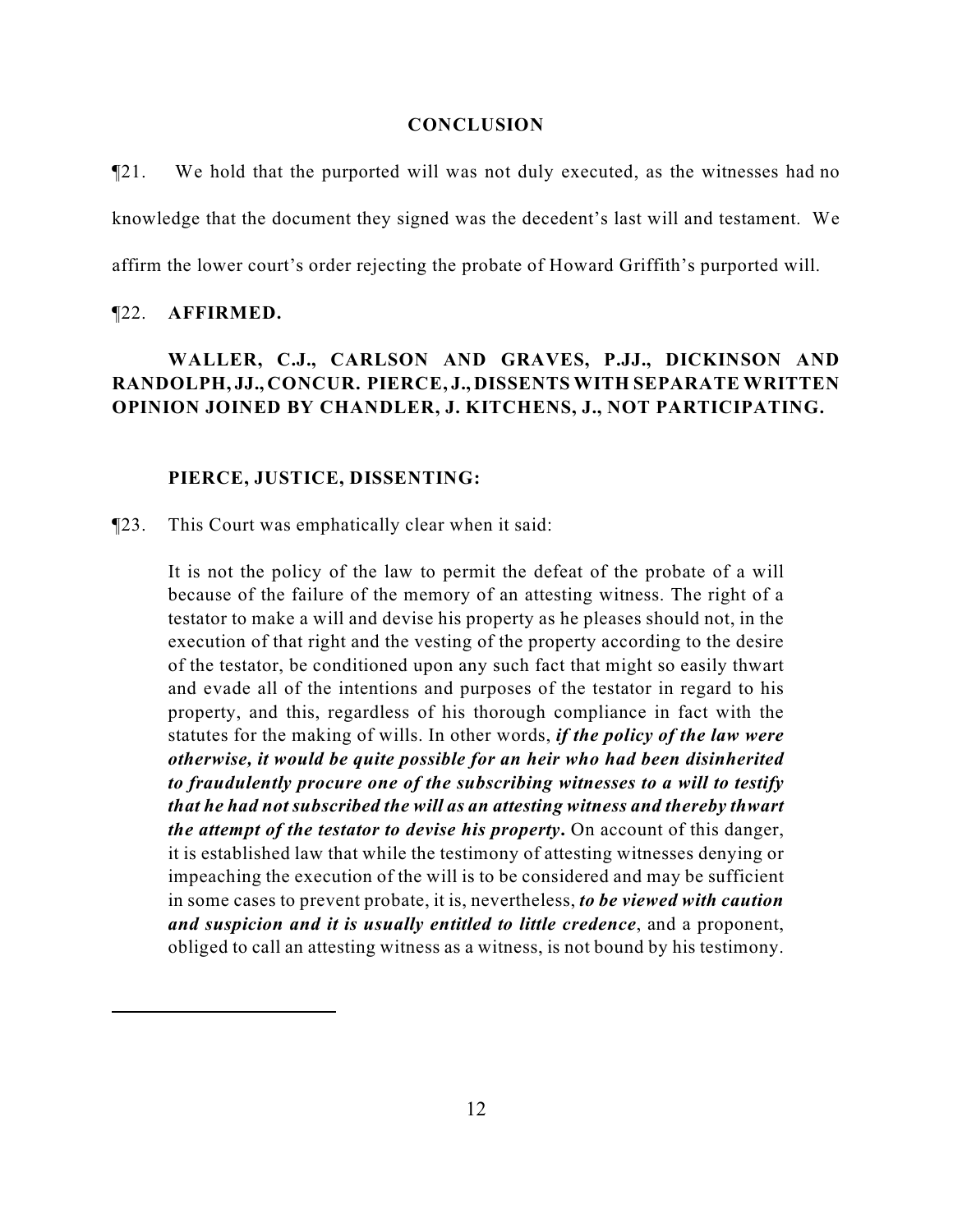*Warren v. Sidney's Estate*, 183 Miss. 669, 184 So. 806, 809 (Miss. 1938) (emphasis added).

¶24. Because of this, and with great respect for my learned colleagues in the majority, I must dissent from today's opinion. While the majority discusses the supposed lack of knowledge possessed by the two witnesses to the will, it overlooks the constructive publication present in this matter. I agree that either express or constructive publication of a will to the attesting witnesses is required for valid execution of that will, and that *Tyson v. Utterback*, 154 Miss. 381, 122 So. 496, 498-99 (1929), must be overruled where it holds otherwise. However, I disagree that constructive publication is not present in the matter before us today. Heeding this Court's warning in *Warren*, and considering the very inconsistent testimony of the two witnesses to the will at trial, I would find that these witnesses understood that the instrument they witnessed at the People's Bank was Howard Griffith's Last Will and Testament at the time they signed it.

¶25. This Court has long defined publication as "the act or acts of the party, by which he manifests that it is his intention to give effect to the paper, as his last will and testament." *Watson v. Lewis Pipes*, 32 Miss. 451, 1856 WL 430, \*11 (1856). Furthermore, we have said, "the formal publication of a will is unnecessary. A will may be good, under the Statute of Frauds, without any words of the testator declaratory of the nature of the instrument or any formal recognition of it, or allusion to it." *Id.* We also have said, "publication and attestation of a will may be by construction. One may speak by his actions as well as by word of mouth." *Green v. Pearson*, 145 Miss. 23, 110 So. 862, 864 (1927). We further explained that "[i]t is sufficient that enough is said and done in the presence and with the knowledge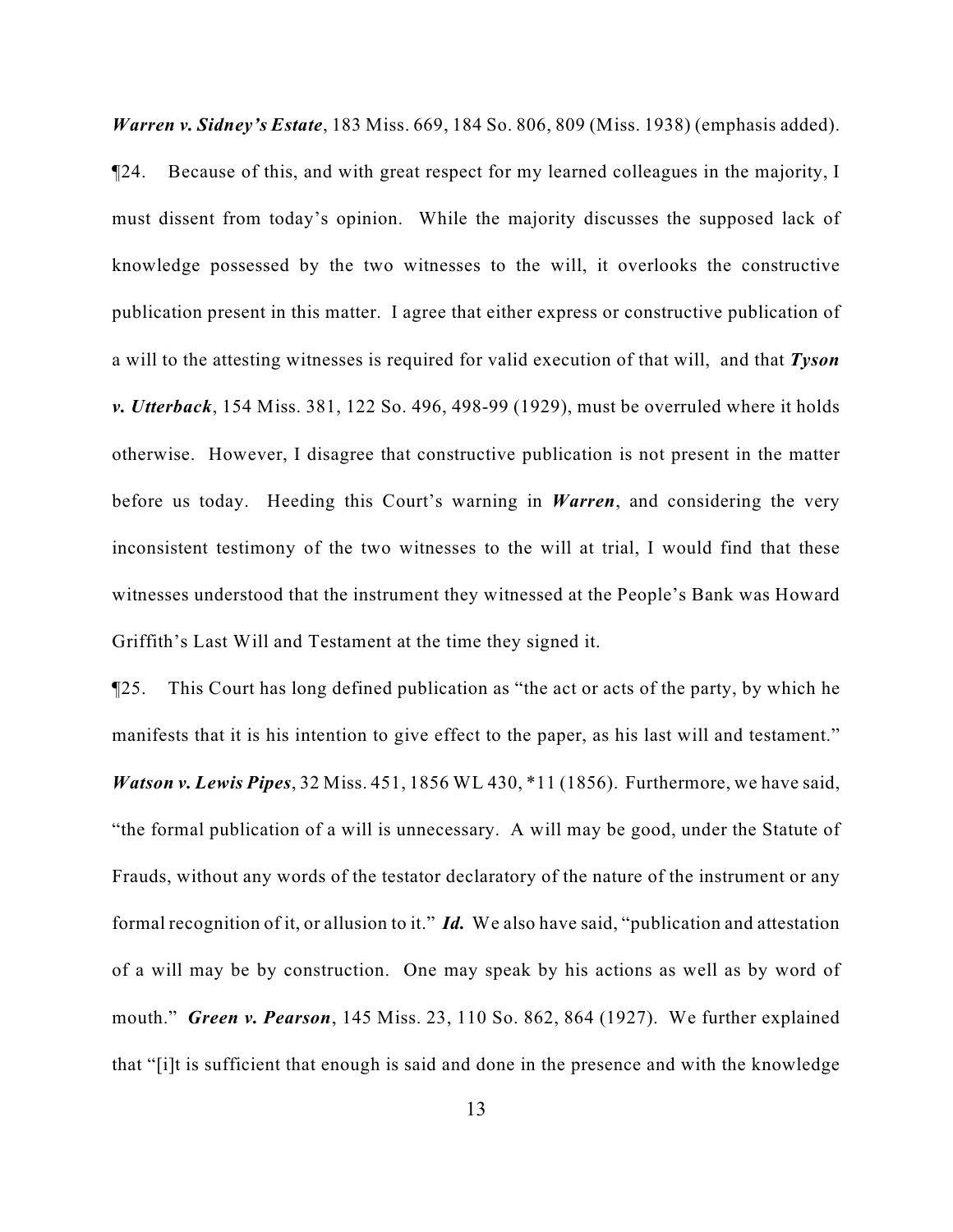of the testator to make the witnesses understand that he desires them to know that the paper is his will, and that they are to be the witnesses thereto."  $\vec{I}d$ . (citing 28 RC.L. p. 127, § 82).

¶26. In *Maxwell v Lake*, 127 Miss. 107, 88 So. 326, 328 (1921), we said:

[I]f [the testator] does not sign [the will] in [the witnesses'] presence, there must be *something* to call the witnesses' attention to the fact that it is his will, or that it is his signature, or *something* to show to the witnesses the purpose for which the signing is requested. The court does not require any particular form of words to be used by the testator, but he must indicate *in some way* so as to inform the witnesses as to the purpose of their signing the will.

*Id.* (emphasis added).

¶27. Turning to the matter at hand, Patrick Bell testified that Howard Griffith was his employer and asked him to "witness something" for him, and he did so at the People's Bank in Magee. When asked how many times he signed, Bell responded, "I'm not sure. . . . Two times, I think." Bell testified that, had he known the document he was signing was a will, he would not have "witnessed it" because "Mr. Howard was sick . . . something was wrong with him, you know, mentally." However, on cross-examination, Bell testified that Howard Griffith seemed to be of sound mind the day he signed his will.

¶28. When asked why he signed the 2006 affidavit, Bell responded, "I didn't recognize the [will and attached affidavit]. I couldn't be sure that was my signature." On crossexamination, Bell admitted that he did not know who had prepared the 2006 affidavit, but that Howard's son, Jimmy Griffith, gave it to him to sign. He admits that the 2006 affidavit is untrue insofar as it states Bell was told he was witnessing a power of attorney. Bell further admits that the 2006 affidavit was incorrect where it states that his signature on the will was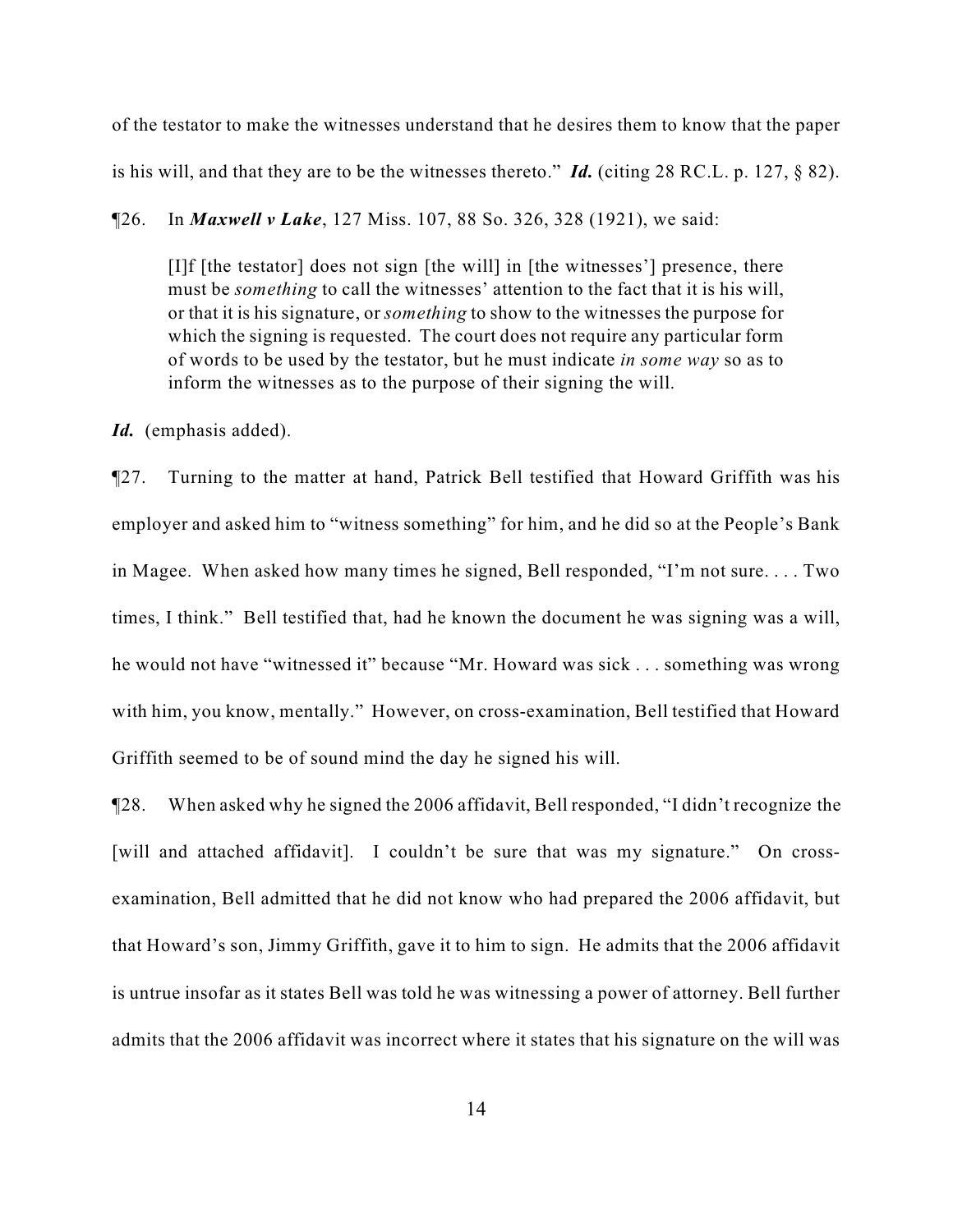a forgery. He testified that he "didn't recognize any of the documents," but he does recognize that his signature is, in fact, on the documents.

¶29. Eric Scott, when asked how he got from his place of employment to the People's Bank the day the will was signed, replied "I'm really not sure . . . But if my memory serves me well and *so much has gone on.* I think . . . I may have driven my own vehicle there." (Emphasis added.) When asked how many times he signed his signature that day, he responded, "Honestly, I only remember signing in one place . . . but I understand that my signature is on . . . those documents." He then agreed that he might have signed more than once or twice. Scott went on to say, "I don't know what I was witnessing." When asked what state of mind Howard Griffith was in at the bank, Scott responded, "he basically seemed like himself." Scott admitted on cross examination that the 2006 affidavit was invalid. When asked if he remembered signing the affidavit which was made part of the will, Scott said he *did not remember*.

¶30. As discussed in the majority opinion, the signatures of Scott and Bell appear three times on the will and the attached affidavit. Each man's signature is under the word "WITNESSES" to the left of Howard Griffith's signature on his will. Each man's signature is under the "CERTIFICATE," which plainly stated three times that the document they witnessed was the "Last Will and Testament" of Howard Griffith. Finally, each man's signature is affixed to the "AFFIDAVIT OF SUBSCRIBING WITNESSES," wherein both give sworn statements that they are the "subscribing witnesses to a certain instrument of writing purporting to be the Last Will and Testament of Howard Griffith" and that "Howard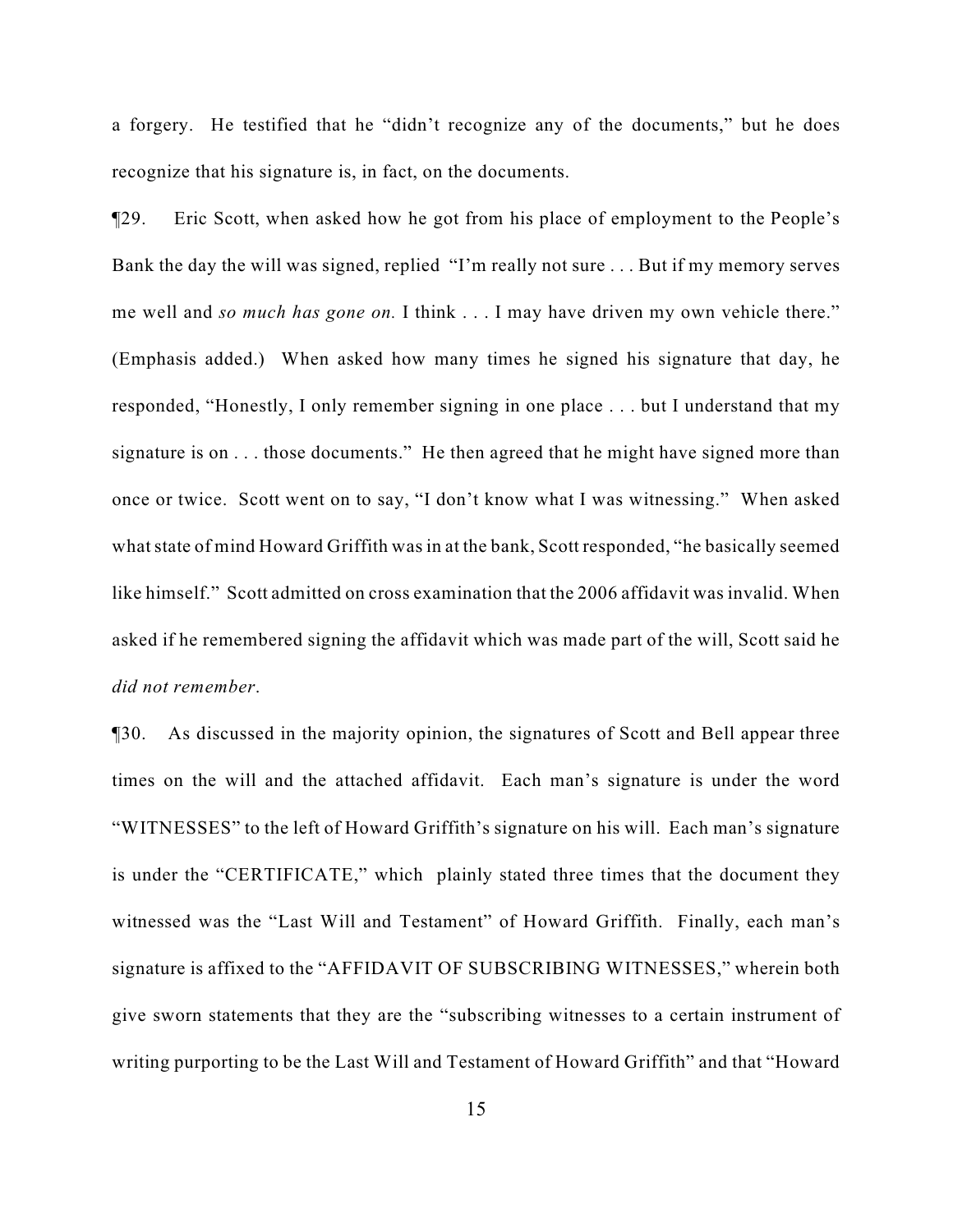Griffith was then of sound and disposing mind and memory." The affidavit was signed and sealed by Judy Lofton, a Notary Public. Based on her testimony, both men had to have produced identification in order to sign the affidavit. Furthermore, there are handwritten physical addresses underneath the signatures of both men on the affidavit.

¶31. Based on the less-than-consistent testimony of Bell and Scott at trial, and this Court's strong warning in *Warren* that "testimony of attesting witnesses denying or impeaching the execution of the will . . . [should] be viewed with caution and suspicion and it is usually entitled to little credence," I am of the opinion that the trial court was manifestly in error for holding that the witnesses did not understand that the document they signed was Howard Griffith's Last Will and Testament and the will was not duly executed. *Warren,* 184 So. at 809. The majority opinion clearly lays out the evidence before the trial court: "(1) the will, which included the 'certificate' and 'affidavit of subscribing witnesses'; (2) Scott's and Bell's 2006 affidavits; and (3) Scott's and Bell's testimony at the hearing." (Maj. Op. 13). ¶32. Both Scott and Bell testified that the 2006 affidavits were incorrect and untruthful. Furthermore, their testimony at the hearing, which is to be viewed with suspicion under *Warren,* revealed that each witness was unclear in his recollection of the events that unfolded the day they witnessed Howard Griffith signing the purported will. Scott testified that "so much [had] gone on" between the time the will was signed and the hearing, and that he did not remember how many times he had signed the will. He also stated that he did not remember signing the AFFIDAVIT OF SUBSCRIBING WITNESSES at all, but admitted it was his signature on that document. Bell testified that he did not recognize the will or the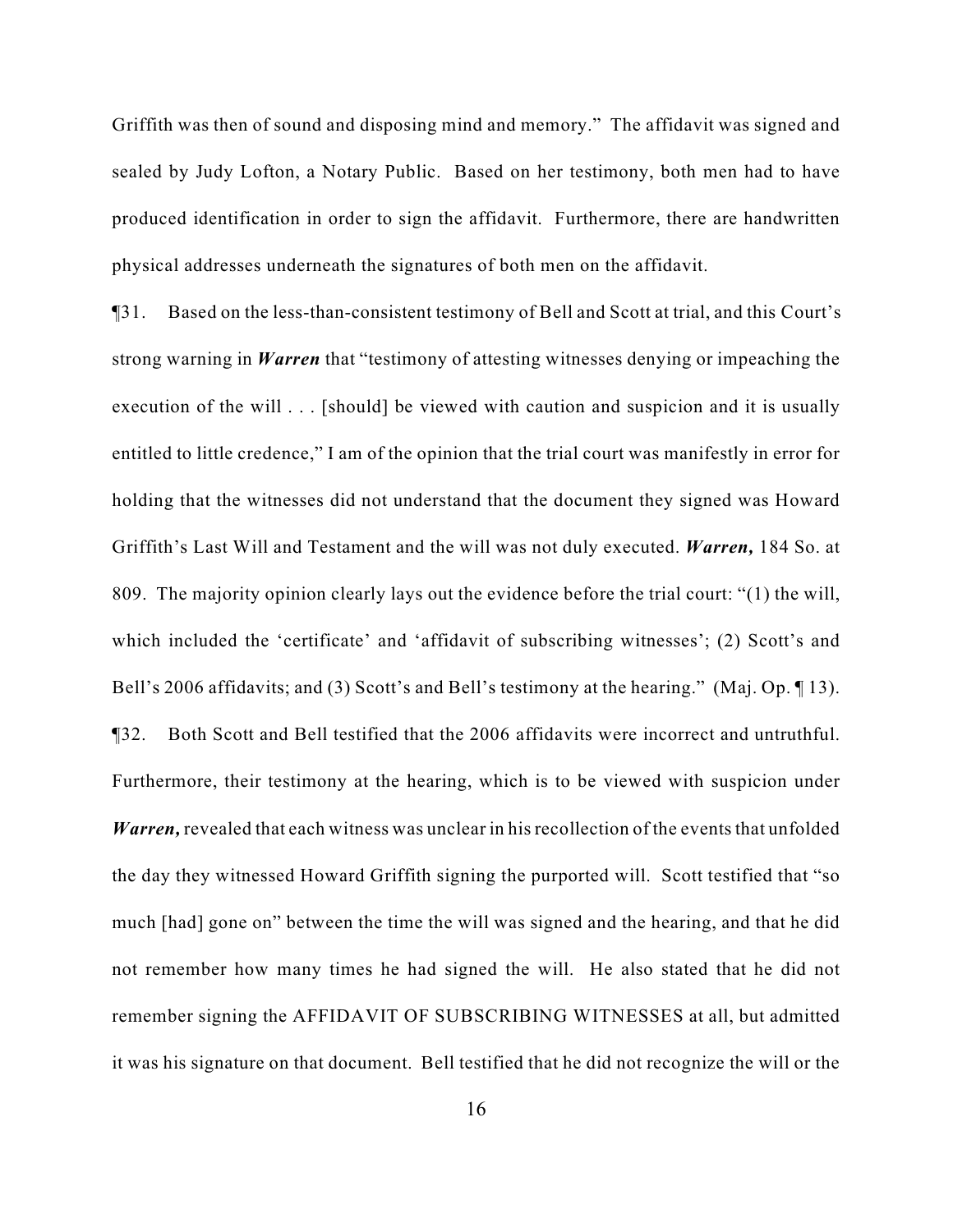attached affidavit. He did not remember how many times he had signed the will, and although he felt Howard Griffith was sick, he agreed that Howard seemed to be of sound mind the day he signed the will.

¶33. The testimony clearly impeached the 2006 affidavit, and the witnesses' stories are plagued with discrepancies. Furthermore, the testimony of two subscribing witnesses attempting to invalidate the execution of a will is deserving of little credence under *Warren.* The testimony revealed that it was Jimmy Griffith -- who stood to inherit through intestate succession if Howard's will was declared unduly executed -- who presented the witnesses with the grossly inaccurate 2006 affidavits. It is this very type of evidence the *Warren* Court warns us to view with caution and suspicion. *Warren,* 184 So. at 809.

¶34. What is clear from the record, then, is that Scott and Bell signed Howard Griffith's will as witnesses, and signed both a CERTIFICATE and sworn statements in an AFFIDAVIT OF SUBSCRIBING WITNESSES that clearly indicated the document at issue was the Last Will and Testament of Howard Griffith. Bell testified that Howard signed the will in their presence, and this, coupled with the clear and unambiguous language of the CERTIFICATE and AFFIDAVIT OF SUBSCRIBING WITNESSES, constitutes an act "by which [the testator] manifests that it is his intention to give effect to the paper, as his last will and testament" under *Watson,* 32 Miss. 451, 1856 WL 430, \*11 (Miss. 1856).

¶35. While this may not constitute formal publication, this meets the requirements for constructive publication as set out in *Green,* 145 Miss. 23, 110 So. 862, 864 (1927)*,* and *Maxwell*, 127 Miss. 107, 88 So. 326, 328 (1921). Neither witness testified he was prohibited